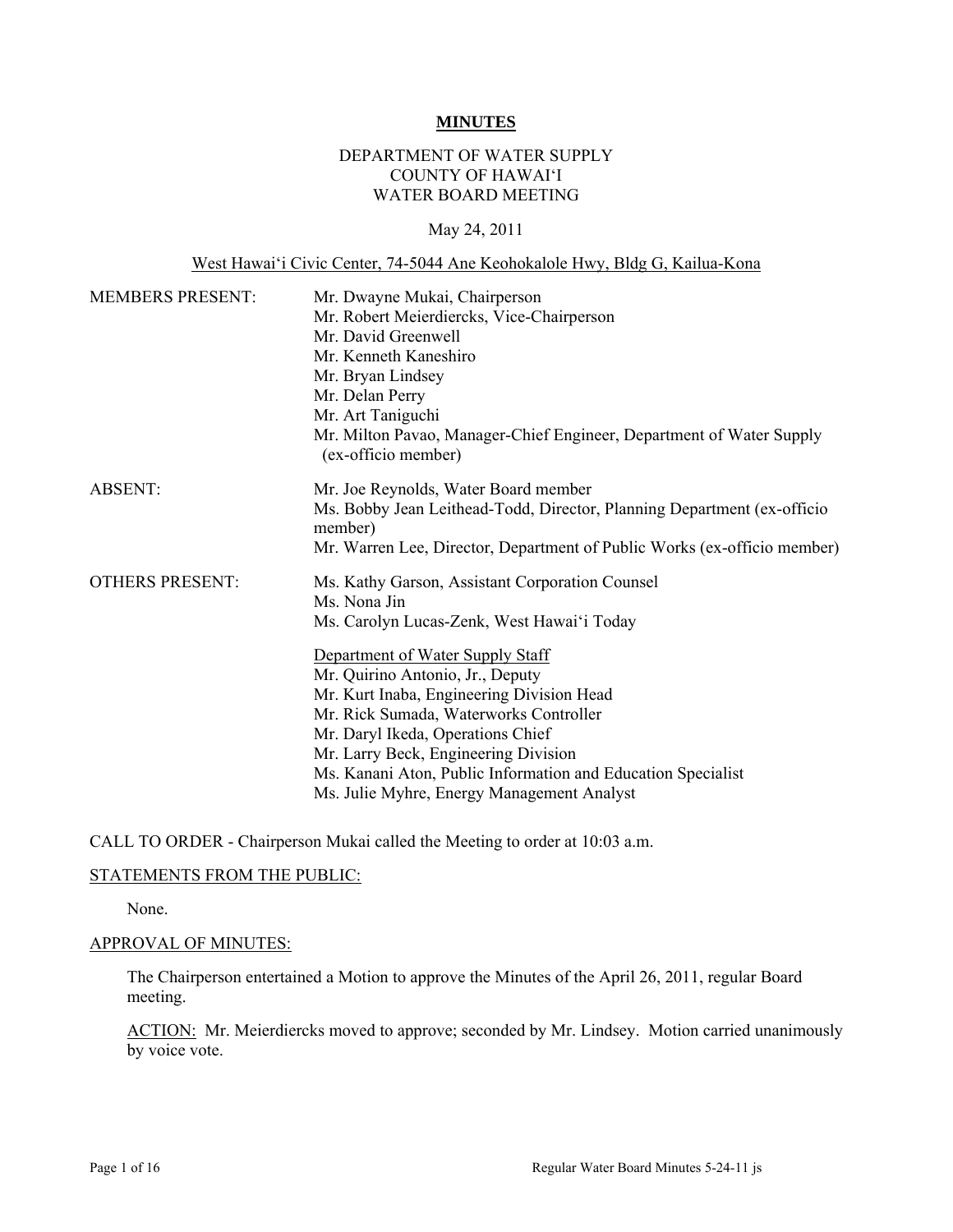# APPROVAL OF ADDENDUM AND/OR SUPPLEMENTAL AGENDA:

None.

# SOUTH HILO:

# A. **MATERIAL BID NO. 2011-01, FURNISHING AND DELIVERING WATER METERS, BRASS GOODS, FIRE HYDRANTS, VALVES, CHLORINATORS, PUMPS, PIPES, FITTINGS, SCADA, MOTORS, AND MISCELLANEOUS ITEMS FOR THE DEPARTMENT OF WATER SUPPLY STOCK:**

Bids for this project were received and opened on May 12, 2011, at 2:30 p.m. The contract period for all Sections is one year, from July 1, 2011, to June 30, 2012. All Sections are established price agreements for materials on an "As-Needed Basis."

The Manager-Chief Engineer recommended that the Board award the contract to the following bidders for MATERIAL BID NO. 2011-01, FURNISHING AND DELIVERING WATER METER, FIRE HYDRANTS, VALVES, CHLORINATORS, PUMPS, PIPES, SCADA, MOTORS AND MISCELLANEOUS ITEMS FOR THE DEPARTMENT OF WATER SUPPLY STOCK, on an asneeded basis, as listed below, and that either the Chairperson or the Vice-Chairperson be authorized to sign the contract(s), subject to review as to form and legality of the contract(s) by Corporation Counsel. The contract period shall be from July 1, 2011, to June 30, 2012.

| <b>PART</b><br>NO.      | <b>DESCRIPTION</b>                                                                             | <b>BIDDER</b>              | <b>AMOUNT</b> |
|-------------------------|------------------------------------------------------------------------------------------------|----------------------------|---------------|
| 1                       | DUCTILE IRON PIPES, PUSH-ON TYPE<br><b>JOINT</b>                                               | Ferguson Enterprises, Inc. | \$71,779.30   |
| $\overline{2}$          | DUCTILE IRON FITTINGS                                                                          | Ferguson Enterprises, Inc. | \$26,627.81   |
| $\overline{\mathbf{3}}$ | <b>FLANGE GASKETS</b>                                                                          | Ferguson Enterprises, Inc. | \$5,104.09    |
| 4                       | <b>COPPER TUBING</b>                                                                           | Ferguson Enterprises, Inc. | \$132,803.15  |
| 5                       | <b>GALVANIZED PIPES T &amp; C</b><br>(THREADED & COUPLED)                                      | Central Supply, Inc.       | \$4,839.45    |
| 6                       | HIGH DENSITY POLYETHYLENE<br>(HDPE) PIPE                                                       | Ferguson Enterprises, Inc. | \$11,025.00   |
| 7                       | <b>INTEGRATED ENCODER AND METER</b><br><b>INTERFACE UNIT/AUTOMATIC</b><br><b>METER READING</b> | Ferguson Enterprises, Inc. | \$201.67      |
| 8                       | 5/8" WATER METERS                                                                              | Badger Meter, Inc.         | \$80,280.00   |
| 9                       | 1" - 2" WATER METERS                                                                           | Badger Meter, Inc.         | \$15,640.00   |
| 10                      | METER BOXES AND COVERS                                                                         | Ferguson Enterprises, Inc. | \$30,933.60   |
| 11                      | <b>COMPOUND WATER METERS</b>                                                                   | Ferguson Enterprises, Inc. | \$18,010.30   |
| 12                      | TURBINE METERS AND STRAINERS                                                                   | Ferguson Enterprises, Inc. | \$21,648.51   |
| 13                      | DETECTOR CHECK METERS                                                                          | Ferguson Enterprises, Inc. | \$5,985.00    |
| 14                      | <b>FIRE SERVICE METERS</b>                                                                     | Ferguson Enterprises, Inc. | \$31,919.29   |
| 15                      | <b>FIRE HYDRANTS</b>                                                                           | A.P. Water Supply, Inc.    | \$79,948.00   |
| 16                      | <b>AMERICAN DARLING FIRE</b><br><b>HYDRANT EXTENSION KIT</b>                                   | Ferguson Enterprises, Inc. | \$6,600.16    |
| 17                      | MUELLER FIRE HYDRANT<br><b>EXTENSION KIT</b>                                                   | A.P. Water Supply, Inc.    | \$4,069.00    |
| 18                      | <b>CORPORATION AND CURB STOPS -</b><br><b>BALL TYPE</b>                                        | Ferguson Enterprises, Inc. | \$64,527.12   |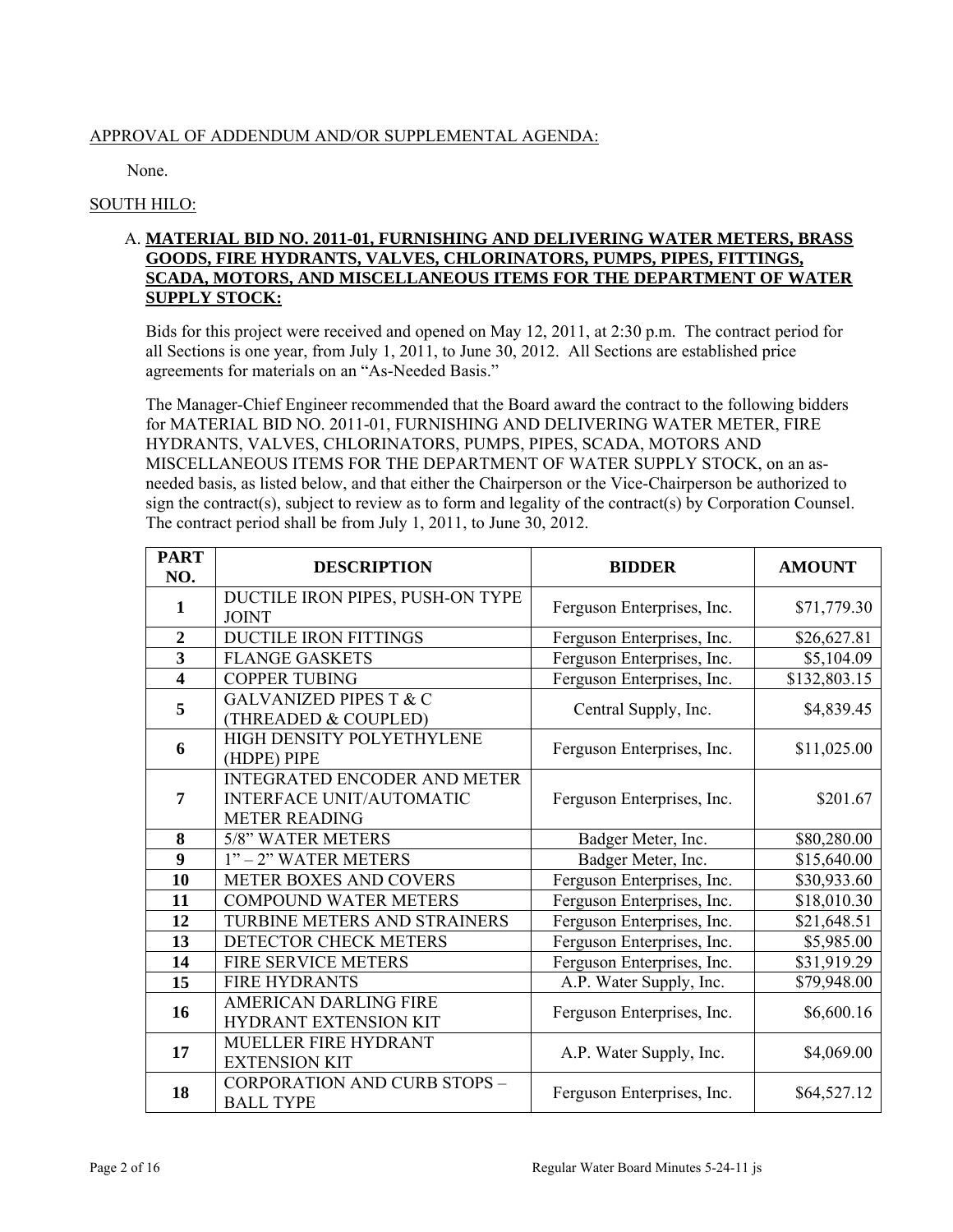| 19 | <b>BALL METER VALVES</b>                                                        | Ferguson Enterprises, Inc.                                  | \$43,261.00                  |
|----|---------------------------------------------------------------------------------|-------------------------------------------------------------|------------------------------|
|    | BALL VALVE, PACK JOINT X METER                                                  |                                                             |                              |
| 20 | <b>COUPLING/FIP</b>                                                             | Ferguson Enterprises, Inc.                                  | \$25,264.74                  |
| 21 | PACK JOINT COUPLING                                                             | Ferguson Enterprises, Inc.                                  | \$31,739.95                  |
| 22 | <b>HOSE BIBBS</b>                                                               | Ferguson Enterprises, Inc.                                  | \$3,682.40                   |
| 23 | <b>INVERTED MARKING PAINT</b>                                                   | Ferguson Enterprises, Inc.                                  | \$8,688.00                   |
|    | NUTS, BOLTS, AND THREADED                                                       |                                                             |                              |
| 24 | <b>RODS</b>                                                                     | Ferguson Enterprises, Inc.                                  | \$58,250.52                  |
| 25 | PRESSURE REGULATORS                                                             | Central Supply, Inc.                                        | \$1,225.87                   |
| 26 | GATE VALVES - 3" AND LARGER,<br>125# CLASS                                      | A.P. Water Supply, Inc.                                     | \$26,875.00                  |
| 27 | GATE VALVES - 3" AND LARGER,<br>250# CLASS                                      | Ferguson Enterprises, Inc.                                  | \$46,516.86                  |
| 28 | <b>AIR RELIEF VALVES</b>                                                        | Ferguson Enterprises, Inc.                                  | \$7,000.00                   |
| 29 | <b>BUTTERFLY VALVES</b>                                                         | Ferguson Enterprises, Inc.                                  | $\overline{$}10,878.04$      |
|    |                                                                                 |                                                             |                              |
| 30 | <b>BOOSTER AND DEEPWELL PUMP</b><br><b>CONTROL BALL VALVES</b>                  | Ferguson Enterprises, Inc.                                  | \$427,715.48                 |
| 31 | AUTOMATIC CONTROL VALVES                                                        | Ferguson Enterprises, Inc.                                  | \$978,143.95                 |
| 33 | <b>ANTI-CAVITATION VALVE</b>                                                    | Ferguson Enterprises, Inc.                                  | \$215,327.09                 |
| 34 | <b>INDUSTRIAL ACTUATOR</b>                                                      | TK Process Hawaii, LLC                                      | \$9,435.10                   |
| 35 | DIGITAL HIGH-RESOLUTION<br><b>CONTROLLER</b>                                    | TK Process Hawaii, LLC                                      | \$1,951.94                   |
|    |                                                                                 |                                                             |                              |
| 36 | MECHANICAL SEALS                                                                | Kaman Industrial                                            | \$101,375.00                 |
| 37 | <b>PUMP SEALS</b>                                                               | Technologies, Inc.<br>D&M Industrial Repair                 | \$92,455.00                  |
| 38 | REGENERATIVE TURBINE PUMP                                                       | Services, Inc.<br>D&M Industrial Repair                     | \$3,270.00                   |
| 39 | <b>MOTORS</b>                                                                   | Services, Inc.                                              | \$1,341,444.15               |
| 40 | <b>SUBMERSIBLE MOTORS (NEW)</b>                                                 | Pacific Liquid & Air Systems<br>Beylik Drilling and Pump    | \$4,390,799.00               |
| 41 | ONLY)<br><b>SUBMERSIBLE MOTORS</b><br>(REFURBISHED AND REWIND ONLY)             | Service, Inc.<br>Beylik Drilling and Pump                   | \$1,944,258.00               |
| 42 | INDUSTRIAL CONTROL WIRING                                                       | Service, Inc.<br><b>Engineered SCADA</b><br>Solutions, Inc. | \$3,251.25                   |
| 43 |                                                                                 |                                                             |                              |
| 44 | INDUSTRIAL MOTOR LEAD CABLE<br><b>VARIABLE FREQUENCY DRIVES</b>                 | TK Process Hawaii, LLC                                      | \$115.79                     |
| 45 | LOW HORSEPOWER VFD $(1/4$ HP $- 15$                                             | TK Process Hawaii, LLC<br>TK Process Hawaii, LLC            | \$5,283,800.18<br>\$7,492.73 |
| 46 | <b>HP 460 VAC)</b><br>SOLID STATE REDUCED VOLTAGE<br>SOFT STARTER & SPARE PARTS | TK Process Hawaii, LLC                                      | \$1,210,044.16               |
| 47 | <b>3 PHASE MONITOR RELAY</b>                                                    | <b>Engineered SCADA</b><br>Solutions, Inc.                  | \$768.22                     |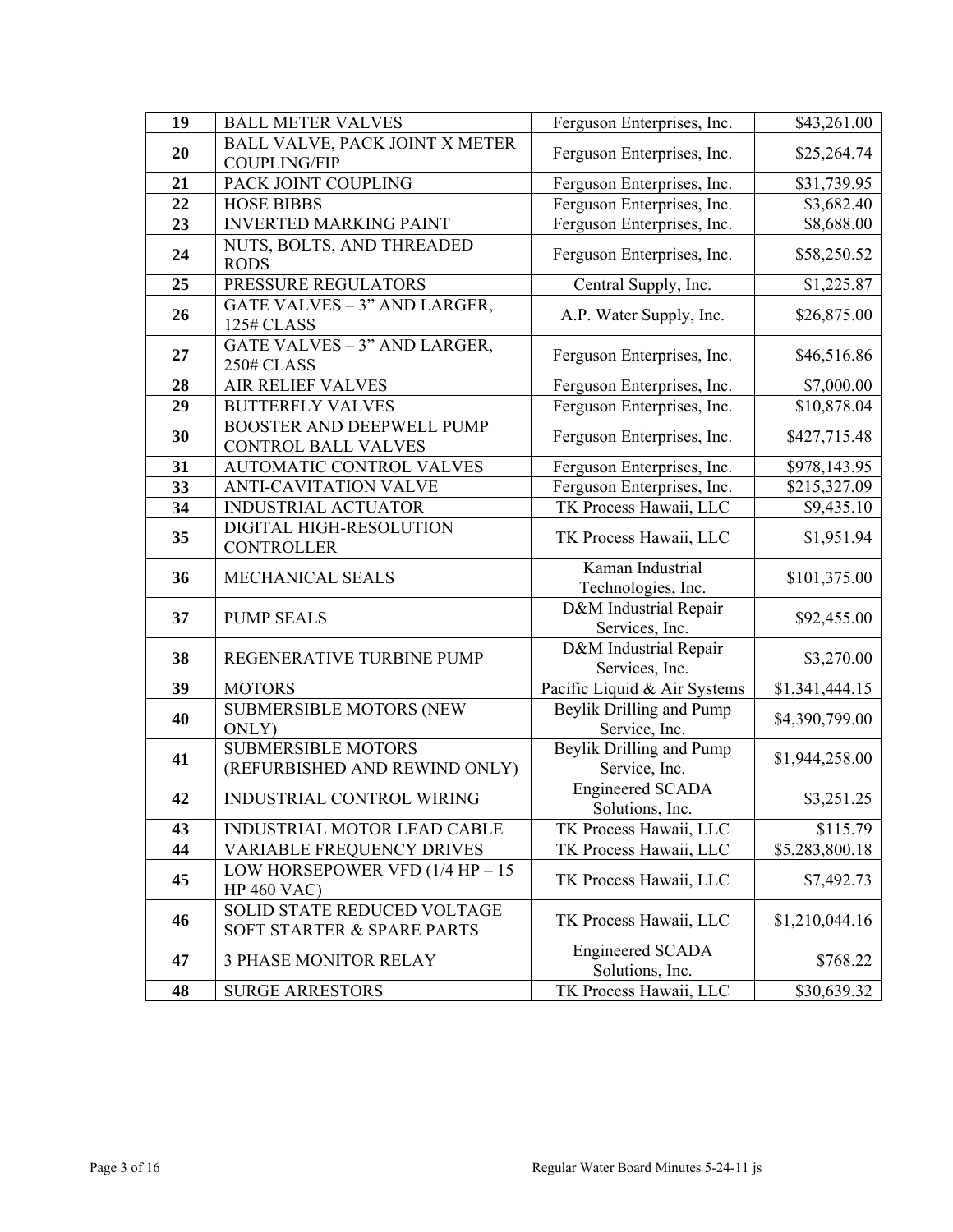| 49 | POWER MONITORING EQUIPMENT                        | SCADA & Control Systems,<br><b>LLC</b>     | \$45,308.00  |
|----|---------------------------------------------------|--------------------------------------------|--------------|
| 50 | <b>GROUNDING EQUIPMENT</b>                        | TK Process Hawaii, LLC                     | \$915.59     |
| 51 | TELECOMMUNICATIONS TOWER                          | Pacific Wireless<br>Communications, LLC    | \$163,772.88 |
| 52 | LICENSED RADIO EQUIPMENT                          | <b>Engineered SCADA</b><br>Solutions, Inc. | \$27,650.00  |
| 53 | LICENSE-FREE RADIO EQUIPMENT                      | <b>Engineered SCADA</b><br>Solutions, Inc. | \$3,146.49   |
| 54 | <b>COMMUNICATION HARDWARE</b>                     | <b>Engineered SCADA</b><br>Solutions, Inc. | \$66,770.64  |
| 55 | TELEMETRY INSTRUMENTATION<br><b>AND SERVICES</b>  | TK Process Hawaii, LLC                     | \$35,233.95  |
| 56 | <b>AUTODIALERS</b>                                | SCADA & Control Systems,<br><b>LLC</b>     | \$394.00     |
| 57 | <b>INDUSTRIAL ELECTRONIC</b><br><b>COMPONENTS</b> | <b>Engineered SCADA</b><br>Solutions, Inc. | \$12,733.54  |
| 58 | AUTOMATION AND CONTROL<br><b>SYSTEMS</b>          | SCADA & Control Systems,<br><b>LLC</b>     | \$18,831.00  |
| 59 | PROGRAMMING SERVICES                              | SCADA & Control Systems,<br><b>LLC</b>     | \$760.00     |
| 60 | <b>ENCLOSURES</b>                                 | <b>Engineered SCADA</b><br>Solutions, Inc. | \$73,973.84  |
| 61 | UNINTERRUPTIBLE POWER SUPPLY<br>(UPS)             | <b>Engineered SCADA</b><br>Solutions, Inc. | \$827.08     |
| 63 | PRESSURE TRANSMITTER                              | TK Process Hawaii, LLC                     | \$1,278.64   |
| 65 | <b>FLOW SWITCH</b>                                | TK Process Hawaii, LLC                     | \$948.84     |
| 66 | <b>MAG METERS</b>                                 | <b>Engineered SCADA</b><br>Solutions, Inc. | \$170,604.98 |
| 68 | <b>CIRCULAR CHART RECORDER</b>                    | SCADA & Control Systems,<br><b>LLC</b>     | \$2,680.00   |
| 69 | PAPERLESS DIGITAL RECORDER                        | TK Process Hawaii, LLC                     | \$6,588.01   |
| 73 | <b>CHEMICAL FEEDER PUMP</b>                       | TK Process Hawaii, LLC                     | \$6,544.49   |
| 75 | DIGITAL CHLORINE CYLINDER<br><b>SCALES</b>        | TK Process Hawaii, LLC                     | \$5,460.94   |
| 76 | WATER QUALITY EQUIPMENT                           | Hach Company                               | \$33,951.48  |
| 77 | <b>LEAK NOISE DATA LOGGERS</b>                    | TK Process Hawaii, LLC                     | \$19,760.38  |
| 79 | LIGHT EMITTING DIODE (LED)<br><b>LUMINARIES</b>   | TK Process Hawaii, LLC                     | \$3,945.10   |
| 80 | HIGH POWERED LICENSED RADIO<br><b>EQUIPMENT</b>   | TK Process Hawaii, LLC                     | \$3,231.45   |

For the following Sections: 32 (Pressure Regulating Valves), 62 (Pressure Transducer), 64 (Liquid Level Sensor), 67 (Direct Current Mag Meters), 70 (Tablet Chlorinators), 71 (Chlorinators), 72 (Chlorine Gas Feeders), 74 (High Density Polyethylene (HDPE) Discharge Tubing, 78 (Hatch Frames and Covers), no bids were received.

For the Sections where no bids were received, staff shall obtain quotations in the best interest of the Department.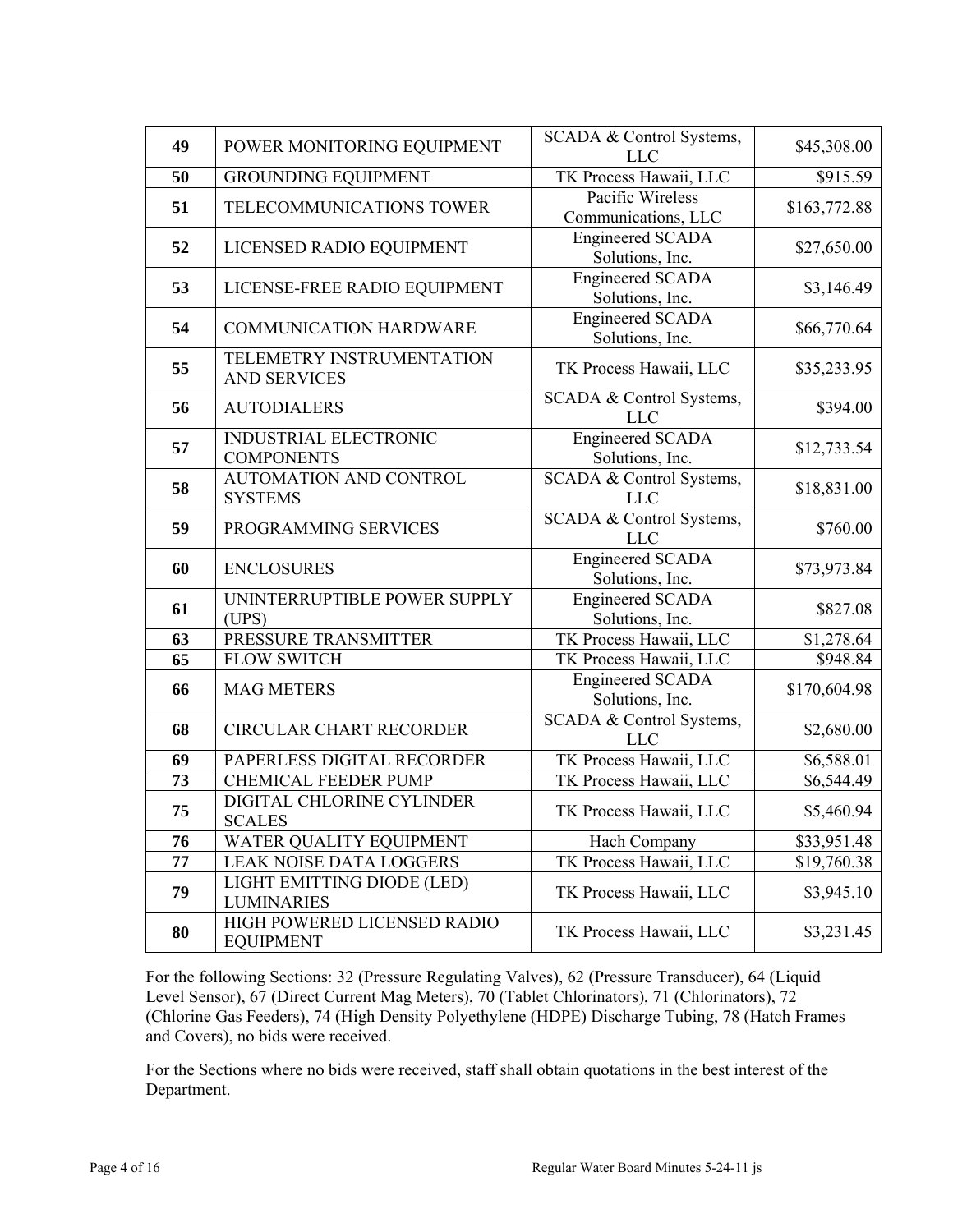MOTION: Mr. Meierdiercks moved to approve; seconded by Mr. Greenwell.

The Manager-Chief Engineer said this was affectionately known as the "Monster Bid." It basically allows DWS throughout the contract period to directly order materials from the lowest bidder, on an asneeded basis. Some of the items will never be ordered, but legally, the Monster Bid allows DWS to legally procure listed items right away. This helps DWS a lot, he added.

Chairperson Mukai noted that although the items are bid, DWS will not necessarily be spending this money.

The Manager-Chief Engineer confirmed this. It depends on what DWS needs to procure from the list.

Mr. Perry asked how much on average DWS usually spends from the list, and asked if it came to half of what is being approved.

Mr. Ikeda said it was not even half; the items are only on an as-needed basis. The Monster Bid means that DWS can just go to the lowest bidder for materials on the list. He noted that for several items, nobody bid. For those items, DWS will just get quotes, Mr. Ikeda said.

Mr. Taniguchi asked if the items were all budgeted for.

Mr. Ikeda confirmed this.

ACTION: Motion carried unanimously by voice vote.

### NORTH KONA:

## A. **MAINTENANCE BID NO. 2011-04, REPAIR AND MAINTENANCE OF KAHALU'U SHAFT HIL-A-VATOR, KONA:**

Bid opening was on May 12, 2011, at 1:30 p.m., and the following are the bid results.

Kone, Inc., bid \$1,367.00/month to perform the repair and maintenance on the hil-a-vator for two years, with a call-out cost of \$238.71/hour.

| 1. Cost of contract for two years $(\$1,367.00 \times 24 \text{ months})$ |        | \$32,808.00 |
|---------------------------------------------------------------------------|--------|-------------|
| 2. Contingency                                                            |        | $-5,000.00$ |
|                                                                           | TOTAL: | \$37,808.00 |

The last contract price was for \$1,625.00/month, with a call-out cost of \$245.00/hour.

The Manager-Chief Engineer recommended that the Board award the contract for MAINTENANCE BID NO. 2011-04, REPAIR AND MAINTENANCE OF KAHALU'U SHAFT HIL-A-VATOR, KONA, to KONE, Inc., for their bid amount of \$32,808.00, plus \$5,000.00 in contingency, for a total contract price of \$37,808.00, and that either the Chairperson or the Vice-Chairperson be authorized to sign the contract, subject to review as to form and legality of the contract by Corporation Counsel. The contract period shall be from July 1, 2011, to June 30, 2013.

MOTION: Mr. Kaneshiro moved to approve; seconded by Mr. Meierdiercks.

The Manager-Chief Engineer explained that the purpose of this bid is to keep the hil-a-vator in good working order. The hil-a-vator is the elevator car that goes down at a 30-degree angle into the Kahalu'u Shaft. The total run is about 1,200 feet, and the elevator car carries six to seven people. The Manager-Chief Engineer noted that this maintenance contract is very necessary, because the hil-a-vator has a lot of problems.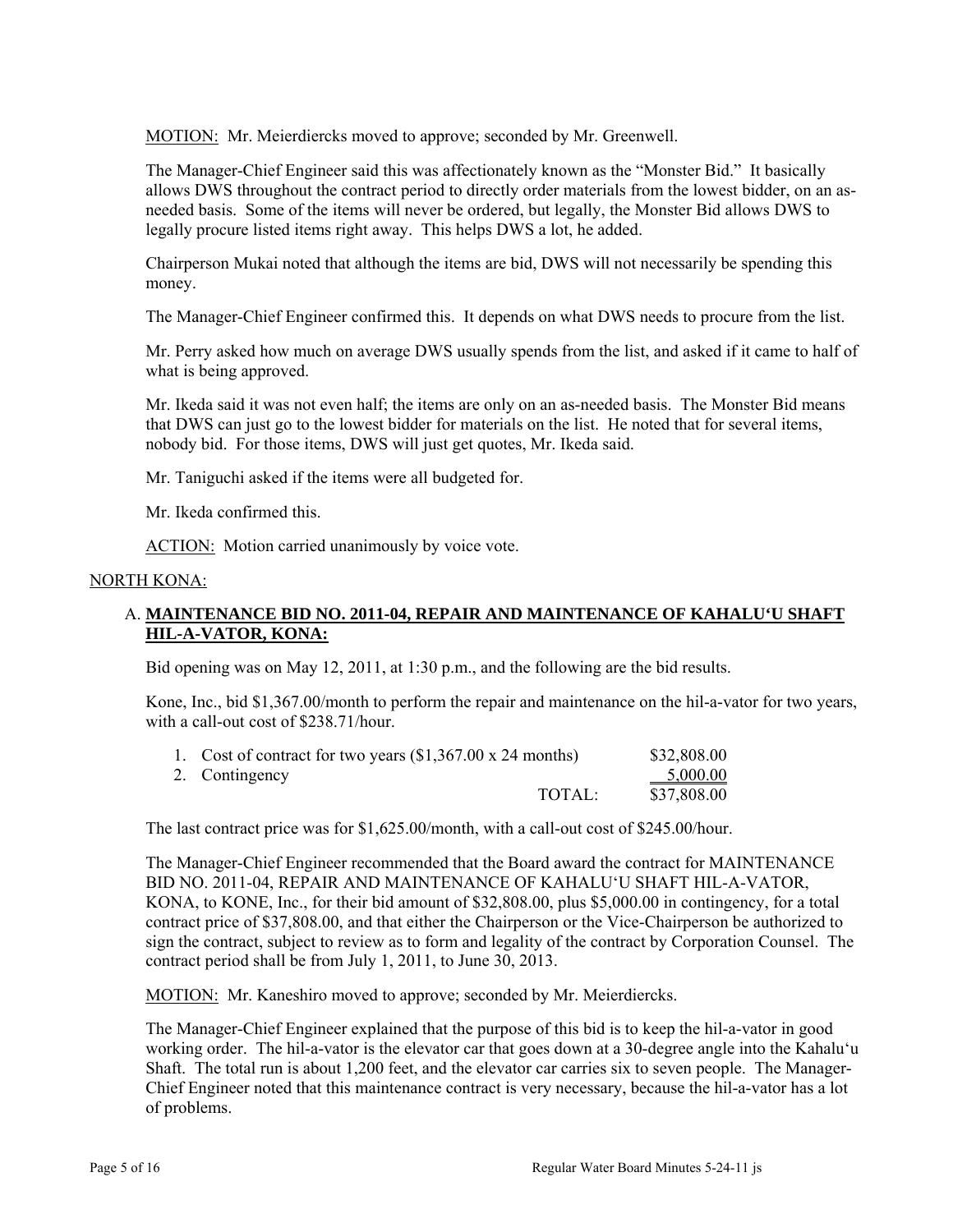Chairperson Mukai asked if this was the sole bid that came in.

The Manager-Chief Engineer confirmed this, saying it has been pretty much one bidder every time. KONE, Inc. is the only vendor that is willing to do this kind of work, he added.

Mr. Ikeda said this kind of work requires an elevator license, and few people have them. The other vendors figure this kind of work is not worth their time, he said.

Chairperson Mukai said the good thing about this bid is that it is \$6,000.00 lower than last year.

ACTION: Motion carried unanimously by voice vote.

### MISCELLANEOUS:

### A. **DEDICATION OF WATER SYSTEMS:**

The Department has received the following documents for action by the Water Board. The water systems have been constructed in accordance with the Department's standards and are in acceptable condition for dedication.

## **1. AMENDMENT OF NON-EXCLUSIVE EASEMENT AND BILL OF SALE**

*(Note: This item was deferred from the April 26, 2011, Board meeting.)*  Grantor/Seller: State of Hawai'i, Department of Transportation (DOT) FAA-Control Tower, Kona International Airport at Keāhole Tax Map Key: (3)7-3-043: 003 and 032 E.W.O.: 2011-002 Facilities Charge: \$27,500.00 Date Paid: *To be paid before the meeting*  Final Inspection Date: *Report to be made at the meetin*g Water System Cost: *Report to be made at the meeting* 

The Manager-Chief Engineer recommended that the Water Board accepts these documents subject to the approval of Corporation Counsel, and that either the Chairperson or the Vice-Chairperson be authorized to sign the documents.

MOTION: Mr. Meierdiercks moved to approve; seconded by Mr. Perry.

Mr. Inaba said that he was informed yesterday that the Facilities Charge of \$27,500.00 had still not arrived from DOT.

Ms. Garson said that the Board could approve it, subject to DOT making the required payment.

Mr. Inaba said that DOT had had a problem with paying on the *letter* stating what DOT owes to DWS. Therefore, Finance made an invoice and sent it out to DOT. Yesterday, someone from DOT called to say that the check should now be on its way.

Ms. Garson suggested that the Board should make an Amendment to the Main Motion that says that approval is subject to payment of the Facilities Charge.

AMENDMENT TO THE MAIN MOTION: Mr. Meierdiercks moved to make an Amendment to the Main Motion, pending receipt of the Facilities Charge of \$27,500.00; seconded by Mr. Lindsey. Motion carried unanimously by voice vote.

MAIN MOTION AS AMENDED: Main Motion as Amended carried unanimously by voice vote.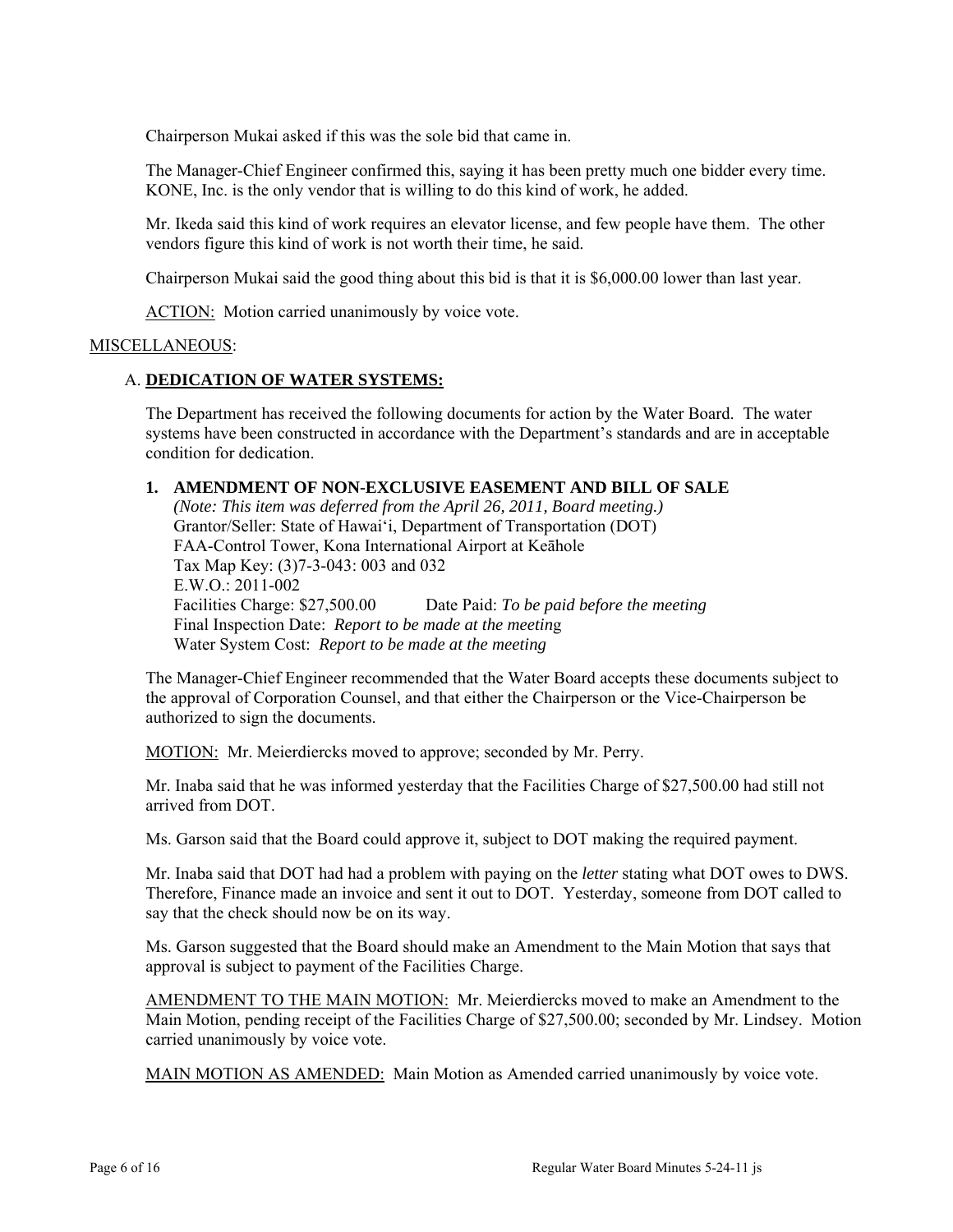### B. **MATERIAL BID NO. 2011-03, FURNISH BASE COURSE, SAND, COLD MIX, HOT MIX, PORTLAND CEMENT AND NO. 3F ROCK TO THE DEPARTMENT OF WATER SUPPLY:**

| <b>DISTRICT I:</b><br>\$31.00<br>\$15.10<br>3/4-Inch Base Course (Cost per ton)<br><b>NO BID</b><br><b>NO BID</b><br>A.<br>\$29.00<br>\$14.05<br><b>NO BID</b><br><b>NO BID</b><br><b>B.</b><br>$1\frac{1}{2}$ -Inch Base Course (Cost per ton)<br>C.<br>\$39.00<br>\$24.75<br><b>NO BID</b><br><b>NO BID</b><br>No. 3F Rock (Cost per ton)<br>#4 Sand (Cost per ton)<br>\$37.00<br>\$50.00<br><b>NO BID</b><br><b>NO BID</b><br>D.<br>E.<br>Mortar Sand - ASTM C144 (Cost per ton)<br>\$61.00<br><b>NO BID</b><br><b>NO BID</b><br><b>NO BID</b><br>F.<br>Portland Cement 94 lb. bags (Cost per bag)<br>\$32.00<br><b>NO BID</b><br><b>NO BID</b><br><b>NO BID</b><br>G.<br>Cold Mix-ASTM D4215-87 (Cost per ton)<br>\$135.00<br>\$125.00<br><b>NO BID</b><br><b>NO BID</b><br>Blended Material 60% #4 Sand and 40% No.<br><b>NO BID</b><br><b>NO BID</b><br>\$50.00<br><b>NO BID</b><br>Η.<br>3F Rock (Cost per ton) |  |
|------------------------------------------------------------------------------------------------------------------------------------------------------------------------------------------------------------------------------------------------------------------------------------------------------------------------------------------------------------------------------------------------------------------------------------------------------------------------------------------------------------------------------------------------------------------------------------------------------------------------------------------------------------------------------------------------------------------------------------------------------------------------------------------------------------------------------------------------------------------------------------------------------------------------|--|
|                                                                                                                                                                                                                                                                                                                                                                                                                                                                                                                                                                                                                                                                                                                                                                                                                                                                                                                        |  |
|                                                                                                                                                                                                                                                                                                                                                                                                                                                                                                                                                                                                                                                                                                                                                                                                                                                                                                                        |  |
|                                                                                                                                                                                                                                                                                                                                                                                                                                                                                                                                                                                                                                                                                                                                                                                                                                                                                                                        |  |
|                                                                                                                                                                                                                                                                                                                                                                                                                                                                                                                                                                                                                                                                                                                                                                                                                                                                                                                        |  |
|                                                                                                                                                                                                                                                                                                                                                                                                                                                                                                                                                                                                                                                                                                                                                                                                                                                                                                                        |  |
|                                                                                                                                                                                                                                                                                                                                                                                                                                                                                                                                                                                                                                                                                                                                                                                                                                                                                                                        |  |
|                                                                                                                                                                                                                                                                                                                                                                                                                                                                                                                                                                                                                                                                                                                                                                                                                                                                                                                        |  |
|                                                                                                                                                                                                                                                                                                                                                                                                                                                                                                                                                                                                                                                                                                                                                                                                                                                                                                                        |  |
|                                                                                                                                                                                                                                                                                                                                                                                                                                                                                                                                                                                                                                                                                                                                                                                                                                                                                                                        |  |
| Hot Mix - County Mix IV<br>\$134.00<br>\$114.60<br><b>NO BID</b><br><b>NO BID</b><br>I.                                                                                                                                                                                                                                                                                                                                                                                                                                                                                                                                                                                                                                                                                                                                                                                                                                |  |
| <b>DISTRICT II:</b>                                                                                                                                                                                                                                                                                                                                                                                                                                                                                                                                                                                                                                                                                                                                                                                                                                                                                                    |  |
| <b>NO BID</b><br><b>NO BID</b><br><b>NO BID</b><br>\$11.28<br>3/4-Inch Base Course (Cost per ton)<br>A.                                                                                                                                                                                                                                                                                                                                                                                                                                                                                                                                                                                                                                                                                                                                                                                                                |  |
| <b>NO BID</b><br><b>NO BID</b><br><b>NO BID</b><br>\$10.21<br>B <sub>1</sub><br>$1\frac{1}{2}$ -Inch Base Course (Cost per ton)                                                                                                                                                                                                                                                                                                                                                                                                                                                                                                                                                                                                                                                                                                                                                                                        |  |
| C.<br>No. 3F Rock (Cost per ton)<br><b>NO BID</b><br><b>NO BID</b><br><b>NO BID</b><br>\$15.69                                                                                                                                                                                                                                                                                                                                                                                                                                                                                                                                                                                                                                                                                                                                                                                                                         |  |
| <b>NO BID</b><br>D.<br>#4 Sand (Cost per ton)<br><b>NO BID</b><br><b>NO BID</b><br>\$19.71                                                                                                                                                                                                                                                                                                                                                                                                                                                                                                                                                                                                                                                                                                                                                                                                                             |  |
| <b>NO BID</b><br><b>NO BID</b><br>\$37.42<br>E.<br>Mortar Sand - ASTM C144 (Cost per ton)<br><b>NO BID</b>                                                                                                                                                                                                                                                                                                                                                                                                                                                                                                                                                                                                                                                                                                                                                                                                             |  |
| $F_{\cdot}$<br>Portland Cement 94 lb. bags (Cost per bag)<br><b>NO BID</b><br><b>NO BID</b><br><b>NO BID</b><br><b>NO BID</b>                                                                                                                                                                                                                                                                                                                                                                                                                                                                                                                                                                                                                                                                                                                                                                                          |  |
| <b>NO BID</b><br>G.<br>Cold Mix-ASTM D4215-87 (Cost per ton)<br><b>NO BID</b><br><b>NO BID</b><br><b>NO BID</b>                                                                                                                                                                                                                                                                                                                                                                                                                                                                                                                                                                                                                                                                                                                                                                                                        |  |
| WHC Ltd. dba                                                                                                                                                                                                                                                                                                                                                                                                                                                                                                                                                                                                                                                                                                                                                                                                                                                                                                           |  |
| Yamada &<br><b>Grace Pacific</b><br>Jas. W.<br><b>DISTRICT III:</b><br>West Hawai'i<br>Glover, Ltd.<br>Sons, Inc.<br>Corporation<br><b>Concrete</b>                                                                                                                                                                                                                                                                                                                                                                                                                                                                                                                                                                                                                                                                                                                                                                    |  |
| 3/4-Inch Base Course (Cost per ton)<br><b>NO BID</b><br><b>NO BID</b><br><b>NO BID</b><br>\$16.16<br>A.                                                                                                                                                                                                                                                                                                                                                                                                                                                                                                                                                                                                                                                                                                                                                                                                                |  |
| <b>NO BID</b><br><b>B.</b><br>$1\frac{1}{2}$ -Inch Base Course (Cost per ton)<br><b>NO BID</b><br><b>NO BID</b><br>\$14.89                                                                                                                                                                                                                                                                                                                                                                                                                                                                                                                                                                                                                                                                                                                                                                                             |  |
| $C$ .<br>\$58.00<br><b>NO BID</b><br><b>NO BID</b><br>\$21.40<br>No. 3F Rock (Cost per ton)                                                                                                                                                                                                                                                                                                                                                                                                                                                                                                                                                                                                                                                                                                                                                                                                                            |  |
| \$53.00<br><b>NO BID</b><br><b>NO BID</b><br>\$26.16<br>D.<br>#4 Sand (Cost per ton)                                                                                                                                                                                                                                                                                                                                                                                                                                                                                                                                                                                                                                                                                                                                                                                                                                   |  |
| E.<br>Mortar Sand - ASTM C144 (Cost per ton)<br><b>NO BID</b><br><b>NO BID</b><br><b>NO BID</b><br>\$48.48                                                                                                                                                                                                                                                                                                                                                                                                                                                                                                                                                                                                                                                                                                                                                                                                             |  |

Bids were opened on May 12, 2011, at 2:00 p.m., and the following are the bid results:

The Manager-Chief Engineer recommended that the Board award the contract for MATERIAL BID NO. 2011-03, FURNISH BASE COURSE, SAND, COLD MIX, HOT MIX, PORTLAND CEMENT, AND NO. 3F ROCK TO THE DEPARTMENT OF WATER SUPPLY, by Parts to the following for the amounts shown above, and that either the Chairperson or the Vice-Chairperson be authorized to sign the contract(s), subject to review as to form and legality of the contract(s) by Corporation Counsel.

F. Portland Cement 94 lb. bags (Cost per bag) NO BID NO BID NO BID NO BID NO BID G. Cold Mix–ASTM D4215-87 (Cost per ton)  $\vert$  NO BID  $\vert$  NO BID  $\vert$  \$132.00  $\vert$  NO BID H. Hot Mix - County Mix IV (Cost per ton)  $\vert$  NO BID  $\vert$  NO BID  $\vert$  \$131.75  $\vert$  NO BID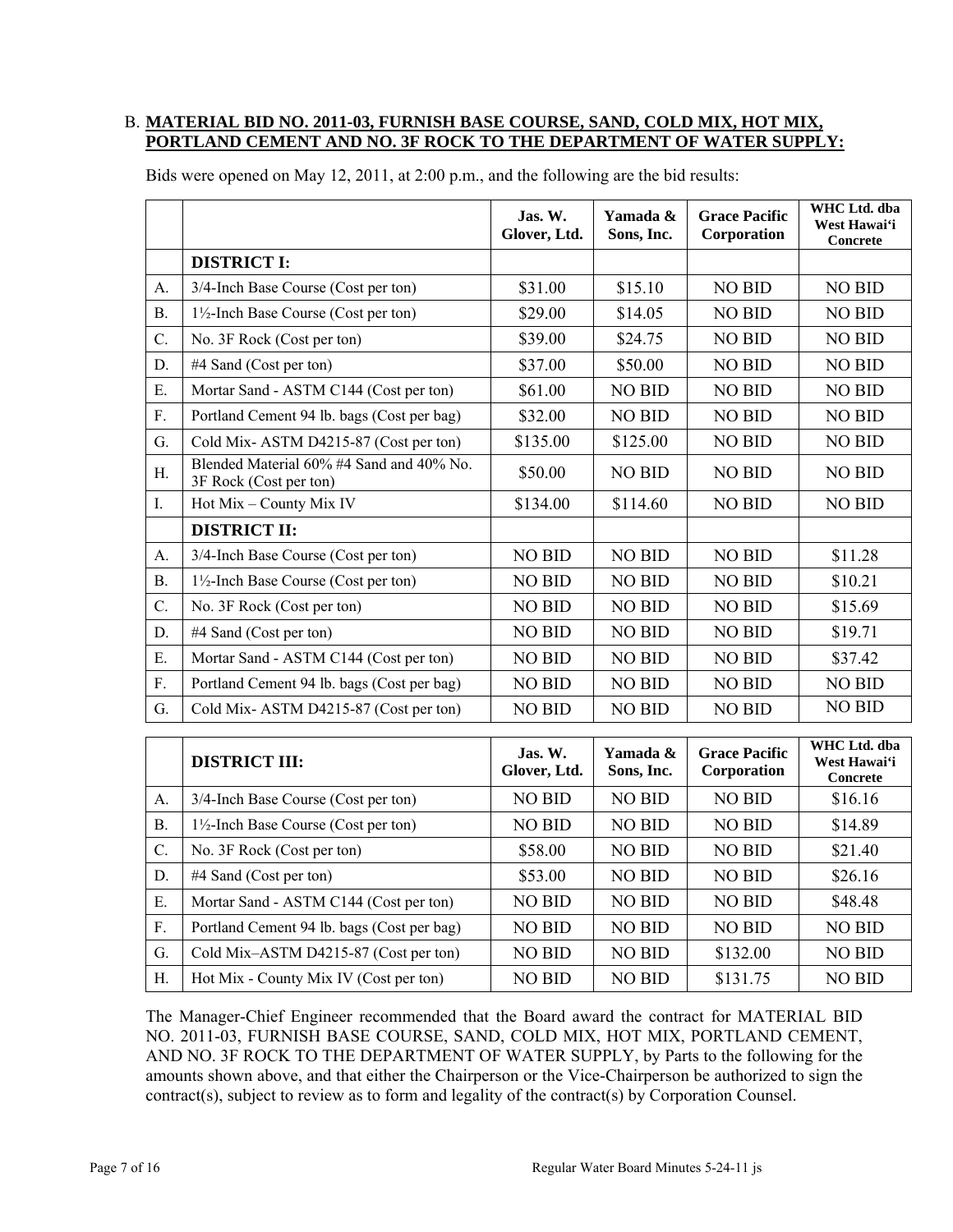| District I –    | Parts A, B, C, G and I to Yamada & Sons, Inc.                 |
|-----------------|---------------------------------------------------------------|
|                 | Parts D, E, F and H to Jas. W. Glover, Ltd.                   |
| District $II -$ | Parts A, B, C, D and E to WHC Ltd. dba West Hawai'i Concrete  |
| District III –  | Parts A, B, C, D, and E to WHC Ltd. dba West Hawai'i Concrete |
|                 | Parts G and H to Grace Pacific Corporation                    |

For the Parts where no bids were received, staff shall obtain quotations in the best interest of the Department. The contract period shall be from July 1, 2011, to June 30, 2012.

MOTION: Mr. Meierdiercks moved to approve; seconded by Mr. Perry.

The Manager-Chief Engineer said that this is another one of the bids that DWS does yearly; this enables DWS to get prices and then buy items as needed. He noted that the bid is distributed among the three districts (and three different baseyards). At each baseyard, DWS tries to stock materials so that necessary repairs, etc., can be done.

Mr. Meierdiercks asked for clarification on the districts.

Mr. Ikeda said that District I is Hilo, District II is Waimea, and District III is Kona.

The Manager-Chief Engineer said Ka'u is not listed separately because it gets materials from Hilo, and Ka'u benefits from a good working relationship with the Department of Public Works's Ka'u crew.

Chairperson Mukai noted that it is to the Department's advantage when there are no bids, because when such items are needed, DWS can go out and get the lowest bid. He said that a lot of times, with items that get bids, the prices are significantly higher than the going rate. Therefore, having no bids on some items could be advantageous to DWS.

ACTION: Motion carried unanimously by voice vote.

# C. **REPORT OF AD HOC FINANCE COMMITTEE:**

The Water Board's Ad Hoc Finance Committee Chairperson, Mr. Art Taniguchi, has been investigating the three focus areas (DWS's policies on credit card use, cash control and vehicle take-home), which encompass the scope of the Committee's work. At this meeting, the Committee may do the following:

- **Discussion/action** on vehicle take-home policy, including condensed wording of Amendment to DWS Vehicle Policy.
- Discussion of DWS's cash handling procedures and proposed changes.

Mr. Taniguchi said that his Committee met with the Manager-Chief Engineer and Mr. Sumada. He said that Mr. Sumada would cover the matter of billing later in the Agenda.

On the vehicle take-home policy, Mr. Taniguchi asked whether today was the report phase or the discussion phase.

Ms. Garson said the report was made last month, so today was the phase for discussion/deliberation.

Mr. Taniguchi said there was one minor correction on Item 18, Page 5, under Driver Responsibilities. The wording currently says: "Employee is responsible for keeping the interior of the company vehicle clean." He said that it should have said: "the interior *and exterior"* of the company vehicle. Mr. Taniguchi suggested that if the Board had any other suggestions that they could either email him or the Secretary.

Ms. Garson said no, they could not email Mr. Taniguchi (due to the Sunshine Law.) Ms. Garson said that if there were any suggestions, now is the time to bring them up.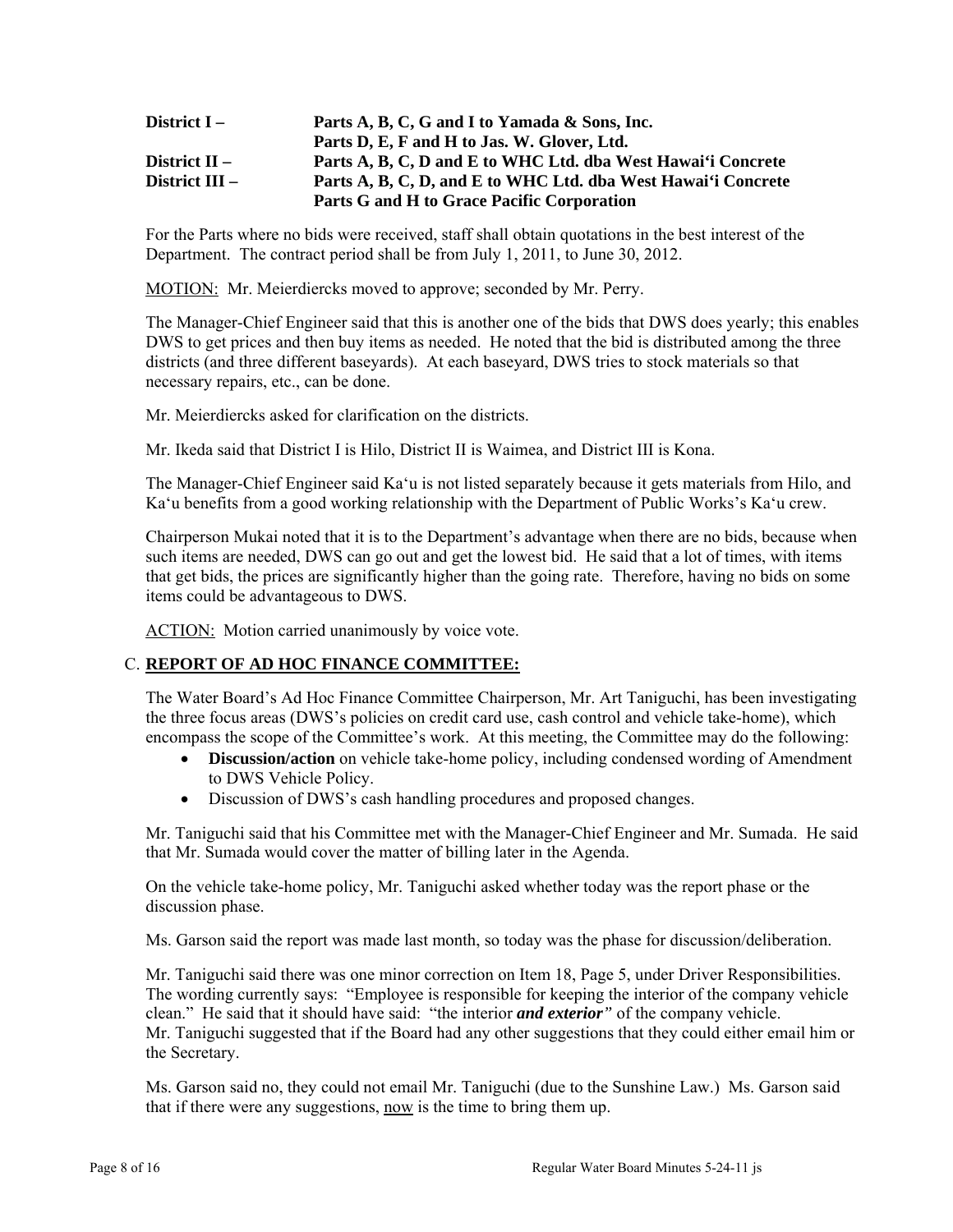Mr. Greenwell pointed out that the same minor correction (i.e., "interior and exterior") would apply to Item 3.7 on Page 2.

MOTION: Mr. Meierdiercks moved to approve the vehicle policy; seconded by Mr. Perry.

Mr. Perry asked what the status was on Ms. Myhre's suggested amendment regarding on-board vehicle monitoring.

The Manager-Chief Engineer said the amendment was incorporated in the policy. He noted that once the Board approves the vehicle policy, DWS will take the policy to the union for comment.

Mr. Meierdiercks said this is the Department's policy, and the Manager-Chief Engineer is in charge of the Department. He asked whether an amendment was needed to give the Manager-Chief Engineer the authorization to change the policy.

The Manager-Chief Engineer said this is an administrative policy, which will have the Manager-Chief Engineer's signature on it. However, if there is any change, DWS will certainly bring it back to the Board for the Board's information.

Mr. Meierdiercks said okay, if some kind of emergency came up, the Manager-Chief Engineer would have the authority to change the policy on a discretionary basis.

The Manager-Chief Engineer confirmed this, and said that if the policy comes back from the union with comments, DWS will bring those comments to the Board for the Board's information.

Mr. Greenwell asked if there was anything in the policy that stipulates that a driver who loses his license must notify his supervisor.

The Manager-Chief Engineer said no, there is nothing in the policy that stipulates that. If an employee loses his license and that license is part of his job description, if the employee does not have enough vacation time to cover the license suspension period, the employee is terminated. Regarding the matter of notifying the supervisor in the event that an employee loses his license, it would be a matter of honesty for the employee to let the supervisor know.

Mr. Taniguchi said maybe this should be added to the policy.

Mr. Meierdiercks noted that there are all kinds of different licenses, depending on the type of vehicle being driven, and maybe some kind of amendment to the policy is needed.

Ms. Garson asked if the Board wanted to add an Item 19 to Part 5.1.

Mr. Greenwell said that he may have spoken too soon, because Item 16 on Page 4 talks about having a valid driver's license.

Mr. Meierdiercks confirmed that the requirement to have a valid license was indeed in the policy already.

Chairperson Mukai asked if DWS requires its drivers to get traffic abstracts.

The Manager-Chief Engineer said that he believed this was required of CDL drivers, but not for regular license holders.

ACTION: Motion carried unanimously by voice vote.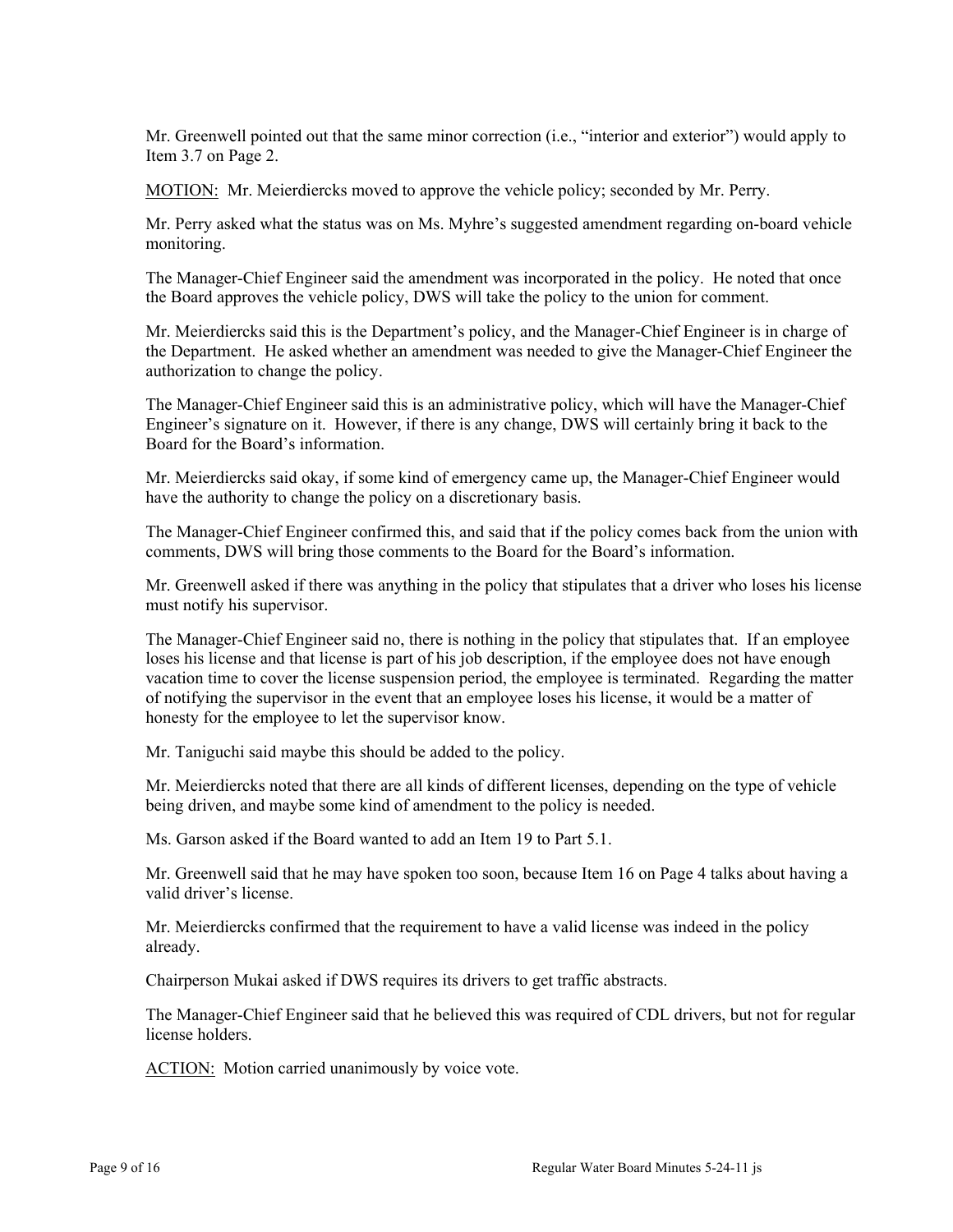The Manager-Chief Engineer asked whether the policy was "approved as noted," meaning that it included the changes made today.

Chairperson Mukai confirmed this, saying that the two changes involved the "interior and exterior" language.

## D. **POWER COST CHARGE:**

A Public Hearing was held before the Board meeting today, to receive testimony on the Power Cost Adjustment. Currently, the Power Cost Charge is \$1.89 per 1,000 gallons. The Power Cost Charge for April, the most recent available figure, was \$2.23. The Manager-Chief Engineer recommended that the Board approve an increase of the Power Cost Charge from \$1.89 to **\$2.23**, effective June 1, 2011.

MOTION: Mr. Meierdiercks moved to approve; seconded by Mr. Taniguchi.

Mr. Meierdiercks asked if the \$2.23 is the most recent figure available.

Mr. Sumada confirmed this.

The Manager-Chief Engineer suggested that Mr. Sumada explain why there is a lag in the calculations.

Mr. Sumada explained that when DWS prepares its Recommendation for the Board, the lag is due to the statutory requirement of 20 days' Public Notice period ahead of the Public Hearing. By the time that the Public Hearing is held, DWS has information for the following month. In the current case, DWS had April power cost information available in time for the Public Hearing.

Mr. Meierdiercks said that in other words, DWS is anticipating an increase in the power cost and therefore DWS calls for the Public Hearing, but it is within DWS's parameters to pick the closest number at the current time, he said.

Ms. Garson confirmed this; this is why the Public Hearing Notice gives a *range.* In the current case, the high figure of the range was \$2.25. Therefore, the April figure of \$2.23 fell within that range.

Chairperson Mukai said that he gathered that DWS was currently behind with regards to its utility bill.

Mr. Sumada confirmed that for Fiscal Year 2011, DWS is \$800,000.00 behind. DWS incurred actual power costs of \$14.1 million, and has recovered about \$13.3 million.

Chairperson Mukai said that necessitated the increase in the Power Cost Charge.

Mr. Perry asked how DWS makes up for that \$800,000.00.

Ms. Garson said it makes up for it through the adjustment of the Power Cost Charge.

Mr. Perry said that there will be a lag when the power cost goes down.

Mr. Sumada said yes, effective June  $1<sup>st</sup>$ , the rate will be higher, and hopefully that will generate some of the amount that DWS is behind. At some point, the power cost will go down, but the higher rate (i.e., the Power Cost Charge) will still be in effect, to cover.

Ms. Garson said yes, basically, there will be a two-month lag, just because of the Public Notice period and the Public Hearing process.

Mr. Perry said that in that case, it works if the power prices drop.

Mr. Sumada said that is how DWS makes up the deficit.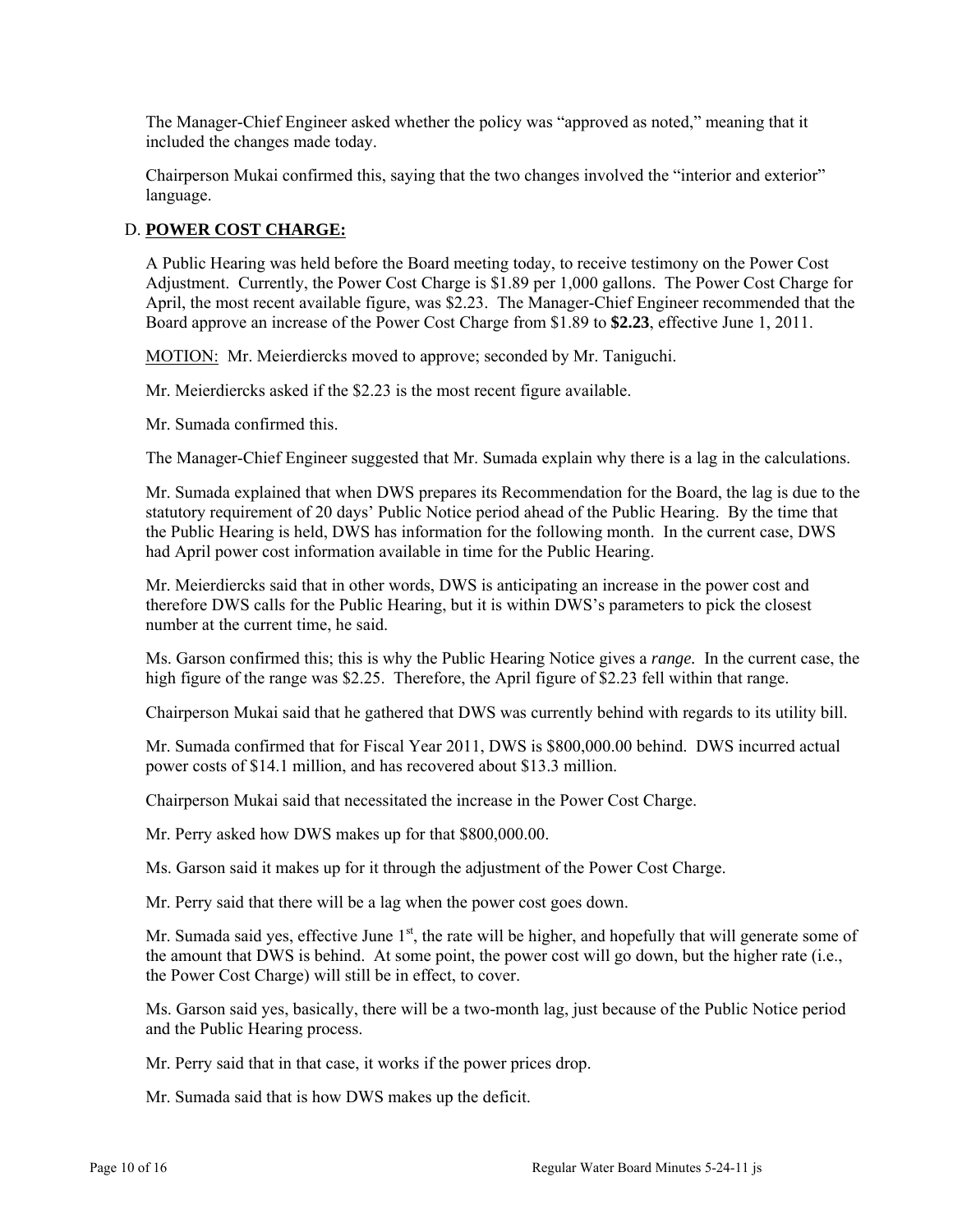Mr. Meierdiercks said that DWS could not lower the Power Cost Charge during the June-July period, and August would be the earliest that DWS could lower the Power Cost Charge (*or raise it*), if there is a change.

Mr. Sumada confirmed this.

ACTION: Motion carried unanimously by voice vote.

# E. **ENERGY MANAGEMENT ANALYST UPDATE:**

Ms. Myhre noted that the County had installed a 250-kilowatt photovoltaic (PV) array on the roof of the parking structure in the West Hawai'i Civic Center complex. The system, once fully operational, will supply about 50 percent of the building's energy load. This system is the first feed-in tariff that was approved on the Big Island, and the first parking structure PV array on the island. The system, which is still being tested, was started up on May 18, 2011.

Mr. Perry asked what a feed-in tariff was, and how it works.

Ms. Myhre explained that in Kona the sun shines almost every day and the West Hawai'i Civic Center complex's electrical demand is only Monday through Friday, and any excess power that is generated on the weekend or after hours gets sold back to HELCO at a certain rate. The feed-in tariff rates vary depending on the kind of PV system and the size of the system. She said this was different from how DWS is paid for power generated by its hydro-generators. The feed-in tariff is a way of HELCO buying energy from energy producers (like the County, in this case), she said.

On the Green Team, Ms. Myhre said that the team is preparing a 2015 Plan which will identify sustainability ideas and goals into the Year 2015. The plan will be unveiled to the County directors, and Ms. Myhre said that next month she will prepare a brief presentation on the plan (or ask somebody to do it in case she cannot attend).

The Energy Advisory Commission has been very active recently. The Commission prepared a letter of support to the Mayor on the 2015 Plan. The letter will be a cover letter to the plan itself. The Commission also wrote a letter to the Public Utilities Commission (PUC), explaining how the Commission would like Hawai'i Energy to better manage the Public Benefit Fund, which is a line item on everybody's HELCO bill. That fund provides rebate money for people doing energy-efficiency projects. There is a lack of equity in disbursing the funds between Oahu and the Big Island (and Maui); the Energy Advisory Commission wrote in its letter that the Big Island needed to have more money from the fund paid out to the Big Island. The letter also called for two full-time Hawai'i Energy staff, with one person for East Hawai'i and one person for West Hawai'i.

Chairperson Mukai commented that DWS was ahead of the curve on the 2015 goals.

Ms. Myhre said DWS is on track with the goals, but not necessarily ahead.

Regarding the Green Team's call for two staff positions for Hawai'i Energy, Mr. Taniguchi asked what their jobs would be.

Ms. Myhre explained that Hawai'i Energy is the company responsible for trying to improve energy efficiency on the island, such as changing out light bulbs to more energy-efficient ones. Hawai'i Energy is not involved in installing PV or other energy generation projects. Their job is to work more closely with people and businesses, to identify ways to become more energy-efficient. It is a more hands-on approach, with Hawai'i Energy staff right there to help make energy efficiency happen.

Mr. Taniguchi asked where the funding would come from.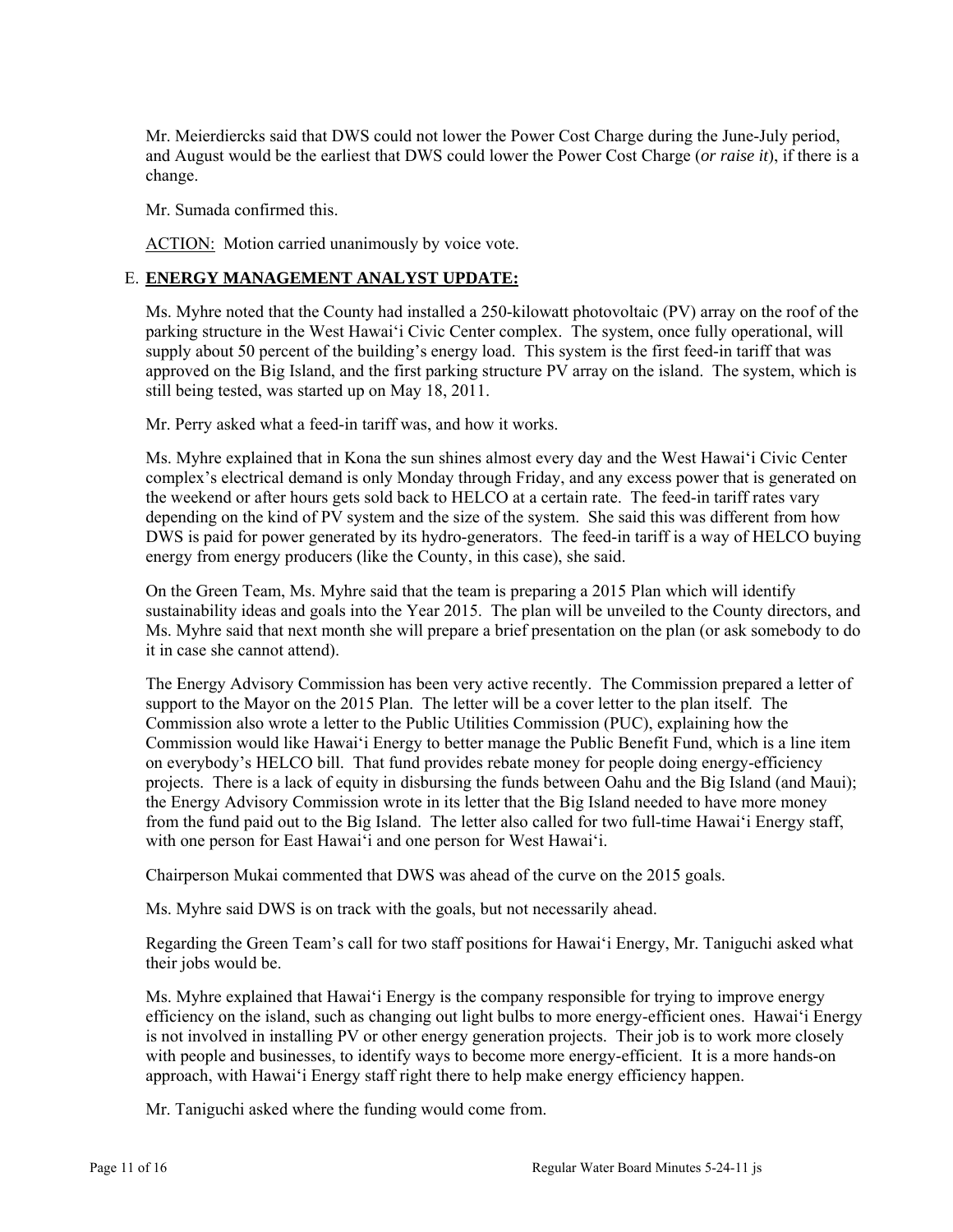Ms. Myhre said the funding would come from the Public Benefit Fund, through Hawai'i Energy.

Mr. Taniguchi asked if there would be enough money to fund the positions.

Ms. Myhre said yes, there would be. The Big Island is at a deficit of more than \$1 million, (i.e., in funds that the Public Benefit Fund has not paid out to the Big Island). She was not sure of the exact figure, but it is more than \$1 million. The two staff members in question would be employed by Hawai'i Energy.

Mr. Perry commented that the state director for Hawai'i Energy did a great presentation at the AWWA-Hawai'i Section conference in Honolulu earlier this month. Much of the presentation was admittedly over most people's heads, but Mr. Perry said it would be really good to have somebody actually going out to businesses to help them save electricity, etc. He said that the Board might want to hear his presentation at some point.

Ms. Myhre turned to the subject of the County's recent bond float for projects, in which the County designated about \$4 million for energy projects. DWS can expect ongoing support from the County's Energy Coordinator, Mr. Will Rolston, who works closely with Ms. Myhre. Ms. Myhre said that she continues to meet regularly with HELCO on DWS's Rider M projects and contracts, with the aim of ensuring that DWS gets the correct rate for DWS's sites and meters. Ms. Myhre is working to make sure that DWS is paying at the correct rate schedule for power. The most recent meeting with the HELCO representative was on April 29, 2011.

## F. **MONTHLY PROGRESS REPORT**:

No discussion.

## G. **REVIEW OF MONTHLY FINANCIAL STATEMENTS:**

Mr. Taniguchi asked Mr. Sumada about the decrease in the purification operating expenses.

Mr. Sumada said those expenses are declining because there are vacancies in positions involved in purification. Operations Division has some Water Plant Operator positions that they are trying to fill, as well as vacancies at the Microlab, where there have been some retirements.

Mr. Greenwell asked how Collections are going.

Mr. Sumada said he had spoken with the Collections Clerk, and he appears to be on top of the accounts that he needs to follow up on. The Collections Clerk has a system in which a report is issued every billing cycle, and letters about delinquencies are sent out. The Collections Clerk follows up on all accounts that do not come through with payments. Mr. Sumada said the clerk keeps on top of it every month. Mr. Sumada does not see really large amounts going delinquent or being written off, although there are write-offs that come in every month from the collection agencies. The Collections Clerk is maintaining the procedures that are in place (i.e., shutting off accounts at certain points in the month, setting up payment plans, etc.) Mr. Sumada noted that the larger accounts that are delinquent are the hospitals (that are 3-4 months behind), and some of the larger hotels. They may be delinquent, but they *do* pay, albeit late.

Turning to the billing system on Oahu that DWS is looking at, Mr. Sumada said that DWS would have to change our billing cycle from a bi-monthly to a **monthly** cycle in order to switch over to the Oahu system. Changing to a monthly billing cycle would be a pretty drastic change for DWS, he said. It would double DWS's postage, and since DWS is not able to read every meter every month, it would involve estimating on off-months.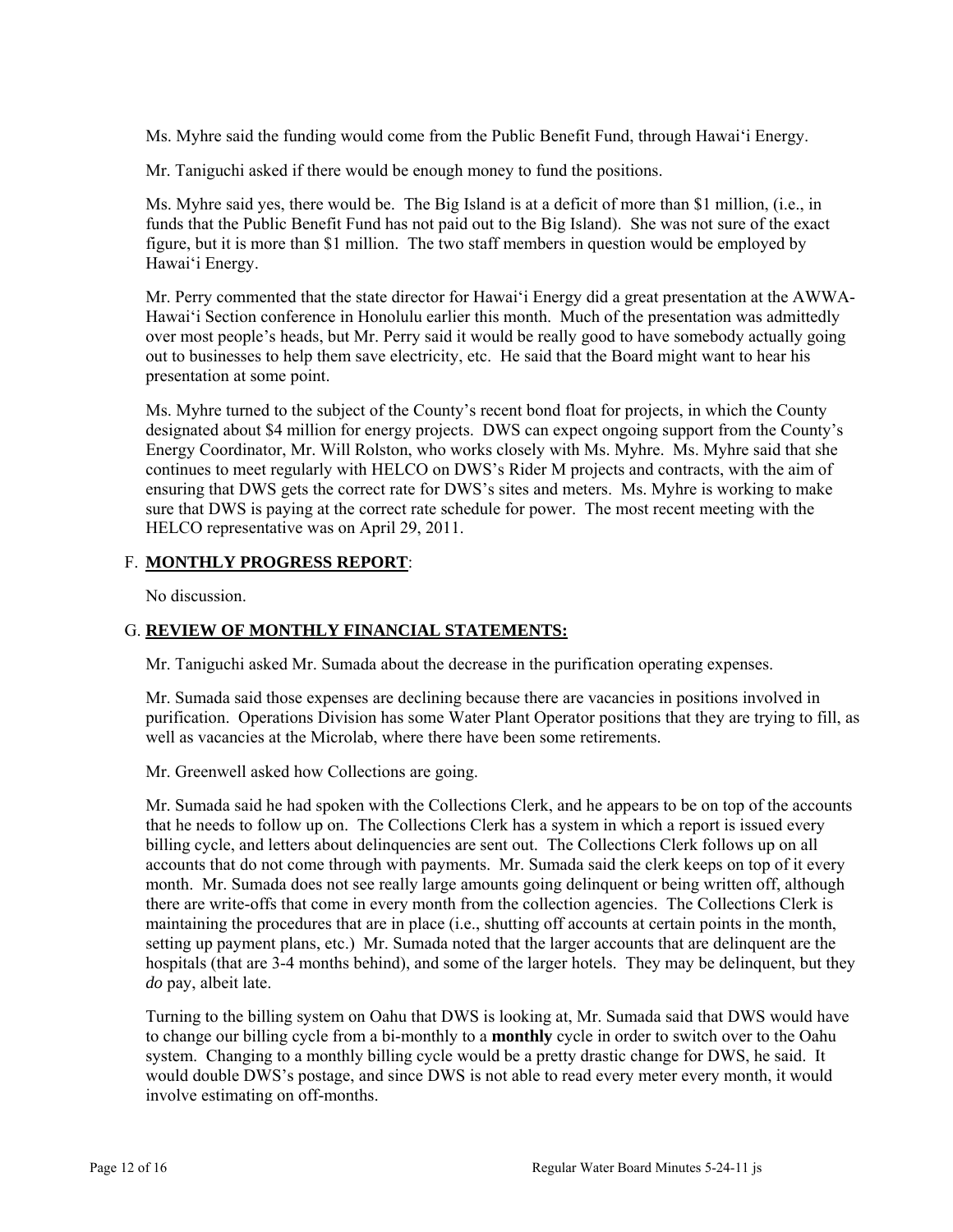The Manager-Chief Engineer said that DWS needs to look at the issue from a financial point of view, in terms of what it would cost extra to go with Oahu, versus what it would cost to stay with the existing system that DWS has. DWS has not decided what is more financially beneficial for the Department, he said. Either way has ramifications for the Department, and Mr. Sumada is working to determine what is of greatest benefit to DWS. He noted that DWS does not have enough staff to read every meter every month. DWS would have to make an estimate every other month, and then catch up with a meter reading the following month. That scenario may not be something the customers want, so that has to be weighed as well. On another topic, the Manager-Chief Engineer said DEM is asking for assistance on *their* billing. It depends on whether DWS stays with its current billing system or goes with Oahu's billing system. With so many variables, DWS needs to take a good, hard look at what is most beneficial to the Department.

Chairperson Mukai asked Mr. Sumada to explain the current system and the problems DWS has had with it, for the benefit of the newer Board members.

Mr. Sumada said the current system's software is supported by a company in eastern Canada, which means a six-hour time difference in working hours. That presents problems right off the bat, he said. The system itself is difficult to understand, he said. DWS needs a lot of support from the vendor in Canada to get things to work right, Mr. Sumada said. He gave as an example the fact that DWS's water bill has the remittance portion located on the top part of the bill. When a customer sends in his payment with a check, the customer rips off the top part and sends it with the check. This payment gets processed by a cashier. If DWS wants to implement a lock box-type of cash receiving system, the perforation on the bill creates problems for the bank's sensors. The sensors need a flat, straight edge in order for the remittance stub to go through and read everything properly. In order to fix that with DWS's current vendor, DWS needs to get the vendor to reprogram the water bill to have the remittance portion on the bottom. That kind of change would require paying the vendor to do it, Mr. Sumada said. The Oahu billing system already has the remittance portion on the bottom of the bill.

Mr. Perry asked if there were other alternative vendors aside from Oahu and the Canadian vendor.

Mr. Sumada said he was sure there were lots of other vendors. The Oahu system has been doing the billing for Maui and Kauai for some time now; Oahu is doing everybody's water billing except DWS's billing. Oahu is currently upgrading to a newer system, an improvement over what they have had, he said. The technical support from Oahu would be more timely for DWS. Oahu has a more sophisticated information technology (IT) environment, and people to work on the system that DWS does not have. These are the reasons that DWS is looking at Oahu's system in particular, he said.

Mr. Taniguchi observed that the Ad Hoc Committee is working closely with Finance Division on the cash handling procedures, etc., following the legislative audit that brought up security measures. The idea of going to a lock box system was brought into the picture at that time, he said. Looking at the Oahu system makes sense because there is no need here to reinvent the wheel. There are a lot of factors that go into it, both on the financial side and on the security side. That is why there is no black and white answer, Mr. Taniguchi said. All of the other islands bill monthly and DWS is the sole exception that bills bi-monthly. Mr. Taniguchi said he thinks that in the future, monthly billing will come to be a more accepted type of billing system. Oahu made it clear to DWS that DWS will have to go to a monthly billing system if it wants Oahu to handle its billing, he said.

Mr. Perry asked if Oahu, Maui and Kauai are all reading every meter every month.

Mr. Sumada said yes, they are. All of them have automatic meter reading (AMR) systems in place that allow them to read every meter every month, with the personnel that they have. He noted that DWS has only about 5,000 AMRs out of a total 41,000 meters, and so DWS has a long way to go to get the technology islandwide.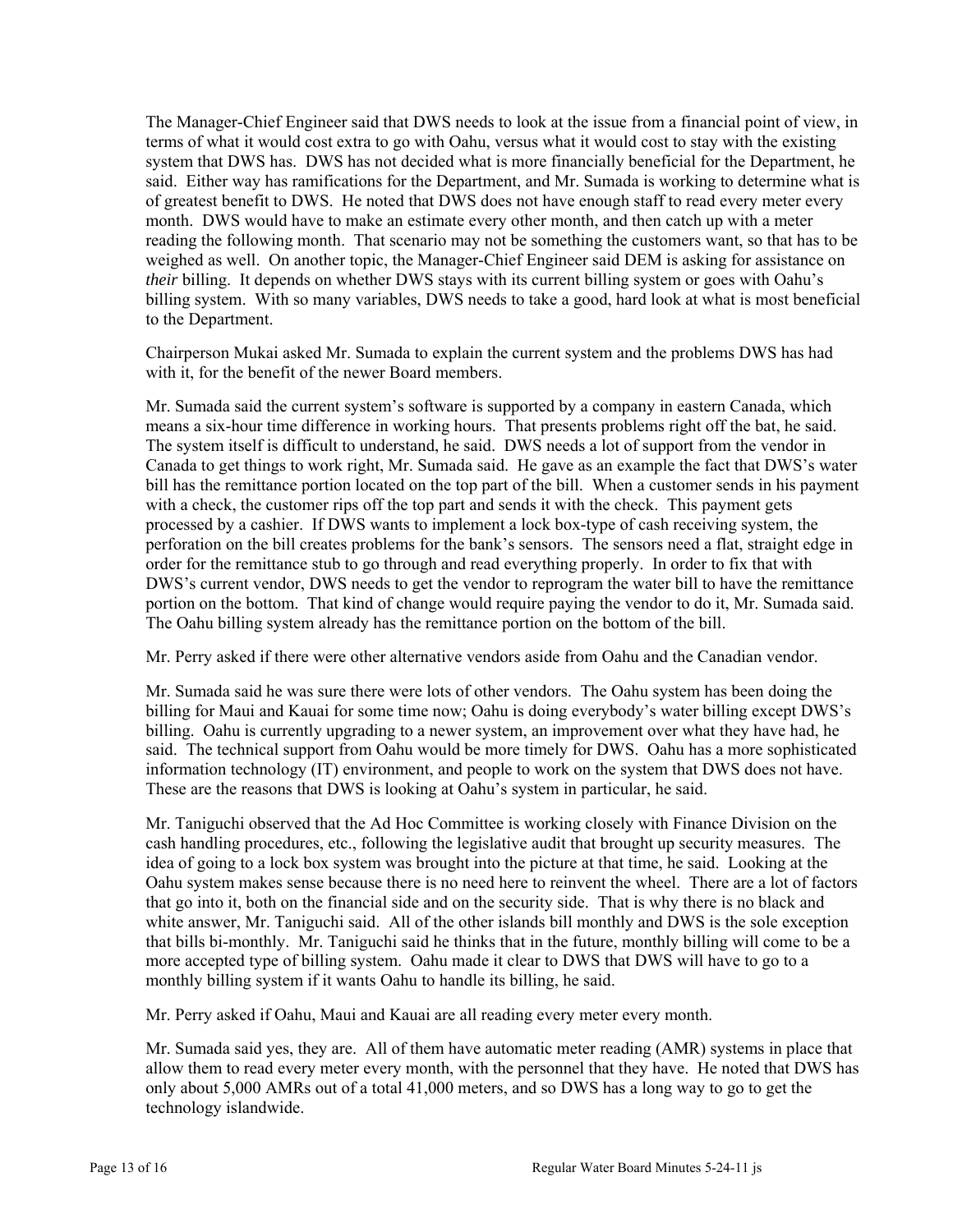The Manager-Chief Engineer said that DWS was in the process of incrementally implementing AMRs into the system, when the bad economic situation struck. It had been DWS's intention to slowly bring AMRs to the entire island. DWS did a first, trial phase with 2,000 AMRs, and in the second phase, DWS put in 3,000 more AMRs. The intention was to add 5,000 AMRs every year, the Manager-Chief Engineer said. One AMR unit alone costs about \$179.00, while a regular meter costs only about \$20.00; there is a huge cost in putting in these AMRs with their antennas, etc. DWS was incrementally providing for the introduction of the AMRs, but the CIP monies ran out. One alternative that was discussed at the Ad Hoc Committee meeting was to borrow money and pay back the debt service on a loan or a bond float – and install AMRs for the whole island. This is basically what Maui and Kauai did, he said. The Manager-Chief Engineer was not sure whether that was the right thing to do, because it would be a lot of money to borrow and would dramatically increase DWS's debt ratio. That would take away from DWS's ability to do regular CIP projects like waterlines, tanks, pumps or boosters, he said. Meanwhile, the 5,000 AMRs already in place are working great. DWS experimented by doing the Ka'u district 100 percent AMRs, and all that the meter readers need to do is drive around and pick up all of the readings. DWS also put AMRs in locations that were most hazardous for the meter readers such as Kaūmana and Kea'au-Pāhoa Highway. The AMRs work great but they are expensive, the Manager-Chief Engineer said.

## H **MANAGER-CHIEF ENGINEER'S REPORT:**

The Manager-Chief Engineer provided an update on the following:

- 1) Palani Road Transmission Waterline Project –
- 2) Mr. Beck reported that he had recently gone out to the project site to review the project construction with Operations staff including Mr. Bob Ravenscraft. Staff was able to provide input on a number of field issues regarding the project including some of the access gate locations. It was good to touch bases with them early to ensure that the Kona Operations staff was happy with what was being done, rather than wait until the project was finished to get their input, he said. A few design adjustments were made as a result of the visit, per staff requests. CTS (the contractor) managed to put in some  $2 \frac{1}{2}$ -inch rock along both sides of Kuni Road prior to a recent storm on May 6, where there had previously been storm runoff issues that caused problems for a number of residents. The 2 1/2-inch rock withstood the latest storm event and there was no debris on the road when Mr. Beck visited the area on May 11, nor were there any calls from residents living on Kuni Road. Mr. Beck did receive an email from Mr. Mark Jernigan dated May 6 (which was a furlough day), but Mr. Beck only saw the email on Monday, May 9. Mr. Beck went to see Mr. Jernigan with Mr. Christian Twigg-Smith of CTS on Wednesday, May 11. This visit, soon after the storm, helped DWS find out where the runoff problems were located along this section of the pipeline. DWS and CTS came up with some solutions involving putting trench drains across the driveway, with some basins on the south side that will collect the water and force the water to go through the trench drains to reach the drywells on the north side of the driveway. The tops of the trench drains are flush with the driveway itself, and are slotted. The trench drains are about six inches deep. The trench drains will conduct the water to the dry wells, Mr. Beck said. Mr. Jernigan agreed with that as being a workable solution. Mr. Beck also met with Mr. Teruo Matsumoto at the same time, and let him know about the rockwall by the lower dry well (near the entry to his property), and when that would be completed. A lot of bases were touched that day, Mr. Beck said. Chairperson Mukai thanked Mr. Beck for doing a good job for the Department.
- 3) Hawaiian Ocean View Estates Project The Manager-Chief Engineer said that the fill station work is going well, although the road going into the fill station seems almost like a build-up. He guessed that was to prevent water runoff, but he foresees some negative comments about its appearance. The electrical connections have not yet been made, but the Manager-Chief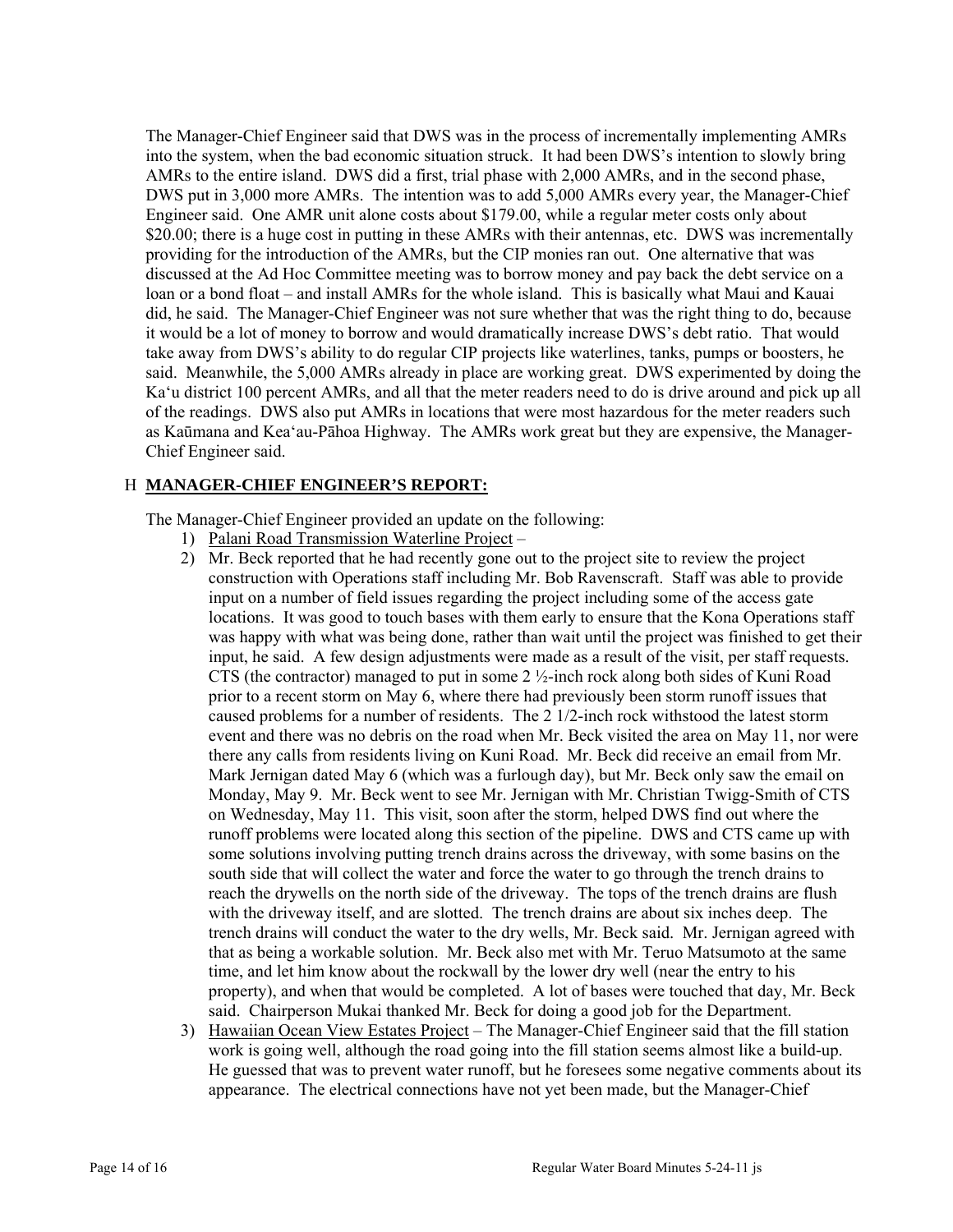Before going to the Public Relations and Education Specialist Update, the Manager-Chief Engineer reported that this morning before the Board meeting, he and Ms. Aton had attended the Deputy Managing Director's meeting at the West Hawai'i Civic Center complex. That meeting used to be held on the third Tuesday of every month, and the Manager-Chief Engineer and Ms. Aton would come to Kona to attend the meeting. Now that the Kona Mayor's Office has moved to its new location, the monthly Deputy Managing Director's meeting is being reactivated. The meeting presents a good opportunity for DWS to let the people in West Hawai'i know what DWS is doing in West Hawai'i.

The Manager-Chief Engineer also reported that tomorrow (May 25<sup>th</sup>) he, Chairperson Mukai and Mr. Sumada would attend the board meeting of the Department of Environmental Management (DEM) to do a presentation on DWS's billing system. As mentioned earlier, DEM wants DWS to assist them in sending out DEM's billing along with DWS's billing.

- 4) Public Relations and Education Specialist Update Ms. Aton introduced West Hawai'i Today reporter Carolyn Lucas-Zenk, who wrote a story published in early May about DWS's leak detection program. DWS pulled together information and pictures to assist in producing the article. Ms. Aton reported that she attended a conservation advisory group effort at the Commission on Water Resource Management (CWRM), along with an array of public and private entities that are large water users. Over the next year and a half, the group will be working to put together a water conservation plan for the state.
- 5) Upcoming HWWA conference -- Ms. Aton attended the AWWA-Hawai'i Section conference earlier this month, where she got lots of ideas for speakers for the HWWA Conference which DWS will host in October. The HWWA Save the Date postcards and emails have gone out, and Ms. Aton is working on the registration packets, etc. Progress on putting the conference together is following basically the same timeline as last year, Ms. Aton said.

# I. **CHAIRPERSON'S REPORT:**

Chairperson Mukai thanked Mr. Perry for bringing a box of longans from his farm in Puna.

## ANNOUNCEMENTS:

## 1. **Next Regular Meeting:**

The next meeting of the Water Board will be held on June 28, 2011, at 10:00 a.m. at the Department of Water Supply, Operations Conference Room, 889 Leilani Street, Hilo, HI. *Demonstration of water meter test to follow immediately after the meeting.* 

Chairperson Mukai said that the demonstration would be incorporated **into the regular meeting**. He noted that the water meter demonstration was something he had requested because of issues raised by some customers in the past regarding irregular meter readings. He said that he wanted to see how an actual water meter works, through a bench test. It would be good for the Board to see how the mechanism works. A demonstration would help Board members be properly educated as to how the meters work. In the event of a customer dispute over meter readings, the Board can make a better determination in a contested case, Chairperson Mukai said.

Mr. Meierdiercks noted that if there were any problems with a meter, the meter will read slower, rather than faster. He suggested that the demonstration include a couple of bad meters to show what can happen, alongside a good meter that shows the actual flow rate. This will illustrate the differential between a good meter reading and a bad meter reading.